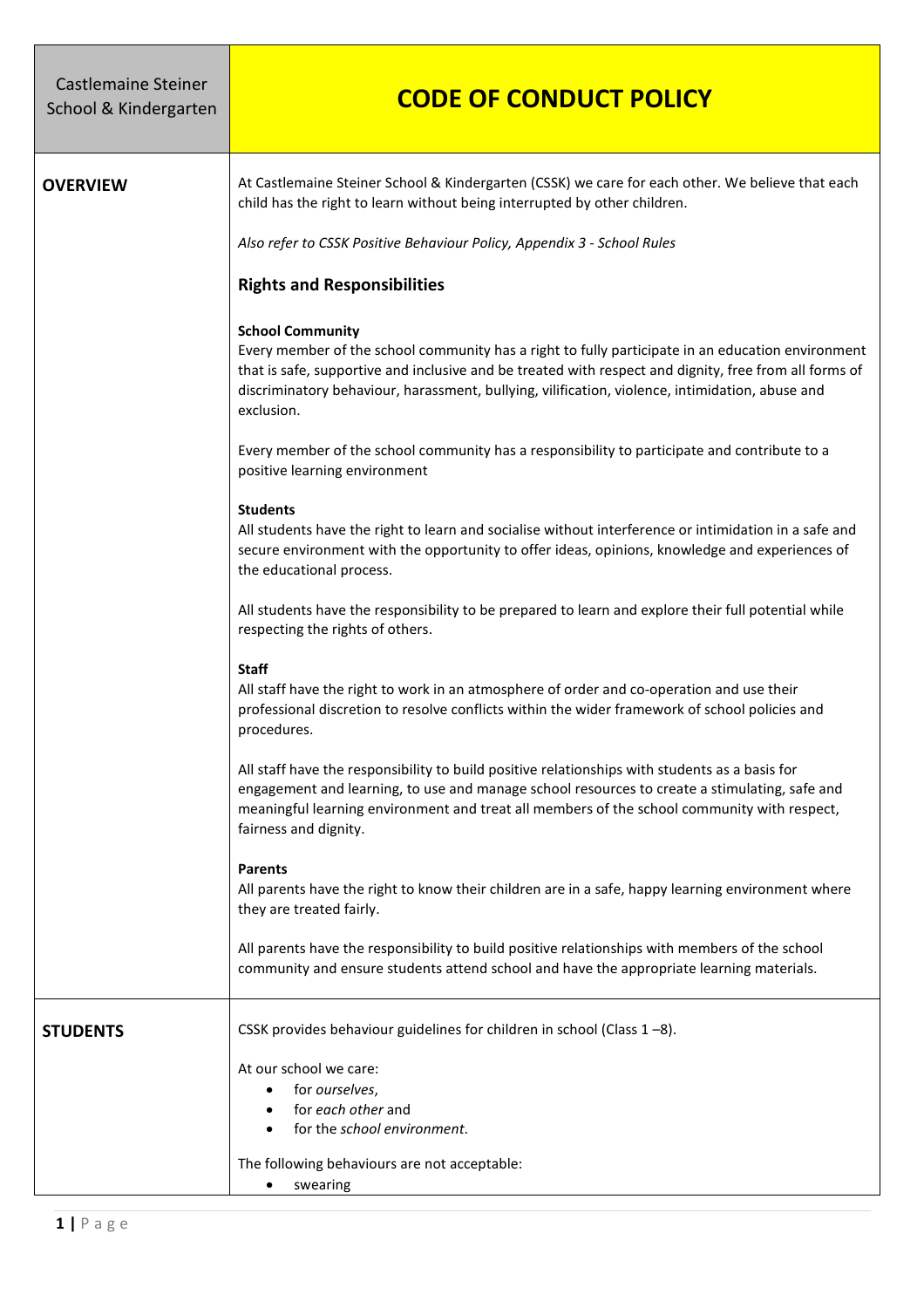| teasing<br>٠                                                                                                                                                                                                                                                                                                                                                                                                              |
|---------------------------------------------------------------------------------------------------------------------------------------------------------------------------------------------------------------------------------------------------------------------------------------------------------------------------------------------------------------------------------------------------------------------------|
| stealing                                                                                                                                                                                                                                                                                                                                                                                                                  |
| lying                                                                                                                                                                                                                                                                                                                                                                                                                     |
| bullying (being mean to other people)<br>$\bullet$                                                                                                                                                                                                                                                                                                                                                                        |
| hurting -bodies or feelings<br>$\bullet$                                                                                                                                                                                                                                                                                                                                                                                  |
| harassing (annoying people on purpose)<br>$\bullet$                                                                                                                                                                                                                                                                                                                                                                       |
| Children are expected to behave at school, as follows:                                                                                                                                                                                                                                                                                                                                                                    |
| BE POLITE at school, or on camps, excursions or events.                                                                                                                                                                                                                                                                                                                                                                   |
| If you have a problem, talk to the teacher about it.<br>$\bullet$                                                                                                                                                                                                                                                                                                                                                         |
| Obey class rules.<br>$\bullet$                                                                                                                                                                                                                                                                                                                                                                                            |
| Obey School rules.<br>$\bullet$                                                                                                                                                                                                                                                                                                                                                                                           |
| Join in all class activities.<br>$\bullet$                                                                                                                                                                                                                                                                                                                                                                                |
| Always do your best with your schoolwork.<br>$\bullet$                                                                                                                                                                                                                                                                                                                                                                    |
| If you take any work home, bring it back as soon as possible.<br>$\bullet$                                                                                                                                                                                                                                                                                                                                                |
| Be prepared and on time for all lessons.                                                                                                                                                                                                                                                                                                                                                                                  |
| Join in all lessons and do your best.                                                                                                                                                                                                                                                                                                                                                                                     |
| CARE FOR THE SCHOOL AND THE CLASSROOM                                                                                                                                                                                                                                                                                                                                                                                     |
| The classroom is for learning and work -no rough games or running inside classrooms.<br>$\bullet$                                                                                                                                                                                                                                                                                                                         |
| Keep the classroom and your own area tidy.<br>$\bullet$                                                                                                                                                                                                                                                                                                                                                                   |
| Walk inside -wear slippers in class during terms 2 and 3.<br>$\bullet$                                                                                                                                                                                                                                                                                                                                                    |
| Care for class belongings and the belongings of others.<br>$\bullet$                                                                                                                                                                                                                                                                                                                                                      |
|                                                                                                                                                                                                                                                                                                                                                                                                                           |
| Use class belongings properly and return the things you use to the right place.<br>$\bullet$                                                                                                                                                                                                                                                                                                                              |
| Stay within your class boundaries in the playground.                                                                                                                                                                                                                                                                                                                                                                      |
| <b>PERSONAL BELONGINGS</b>                                                                                                                                                                                                                                                                                                                                                                                                |
| Do not bring toys, pets or electronic devices to school except on special designated days or if your<br>Class Teacher allows. If toys are brought to school you will be asked to put them in your schoolbag<br>to take home (Please refer to CSSK Mobile Phones - Acceptable Use Policy for further information) If<br>they are brought to school again they will be looked after by the teacher and returned to parents. |
|                                                                                                                                                                                                                                                                                                                                                                                                                           |
| TRAVELLING TO AND FROM SCHOOL BY BUS                                                                                                                                                                                                                                                                                                                                                                                      |
| Show good manners on the bus.<br>$\bullet$                                                                                                                                                                                                                                                                                                                                                                                |
| Stay in your seat until you get off the bus.<br>$\bullet$                                                                                                                                                                                                                                                                                                                                                                 |
| Obey the bus rules.                                                                                                                                                                                                                                                                                                                                                                                                       |
| <b>SCHOOL RULES - PARENTS PLEASE NOTE</b>                                                                                                                                                                                                                                                                                                                                                                                 |
| Refer to relevant CSSK Policies for further clarification.                                                                                                                                                                                                                                                                                                                                                                |
| Food- Ensure that food brought to school is healthy with minimal packaging.                                                                                                                                                                                                                                                                                                                                               |
| Attendance - If your child is not attending school that day please notify the school by 9.00am.<br>Please note that any long-term absences require Class Teacher and Principal approval prior to the<br>absence                                                                                                                                                                                                           |
| Illness - please notify the school of any infectious diseases and exclude your child from school for<br>the appropriate time.                                                                                                                                                                                                                                                                                             |
| Punctuality - school begins at 8.45am and finishes at 3.25pm<br>All children must be picked up by 3.45pm.                                                                                                                                                                                                                                                                                                                 |

- There is no supervision after this time.
- Please ensure your children abide by the School's Dress Code Comfortable, plain clothing suitable for the weather. Covered shoulders for outside play and covered midriff.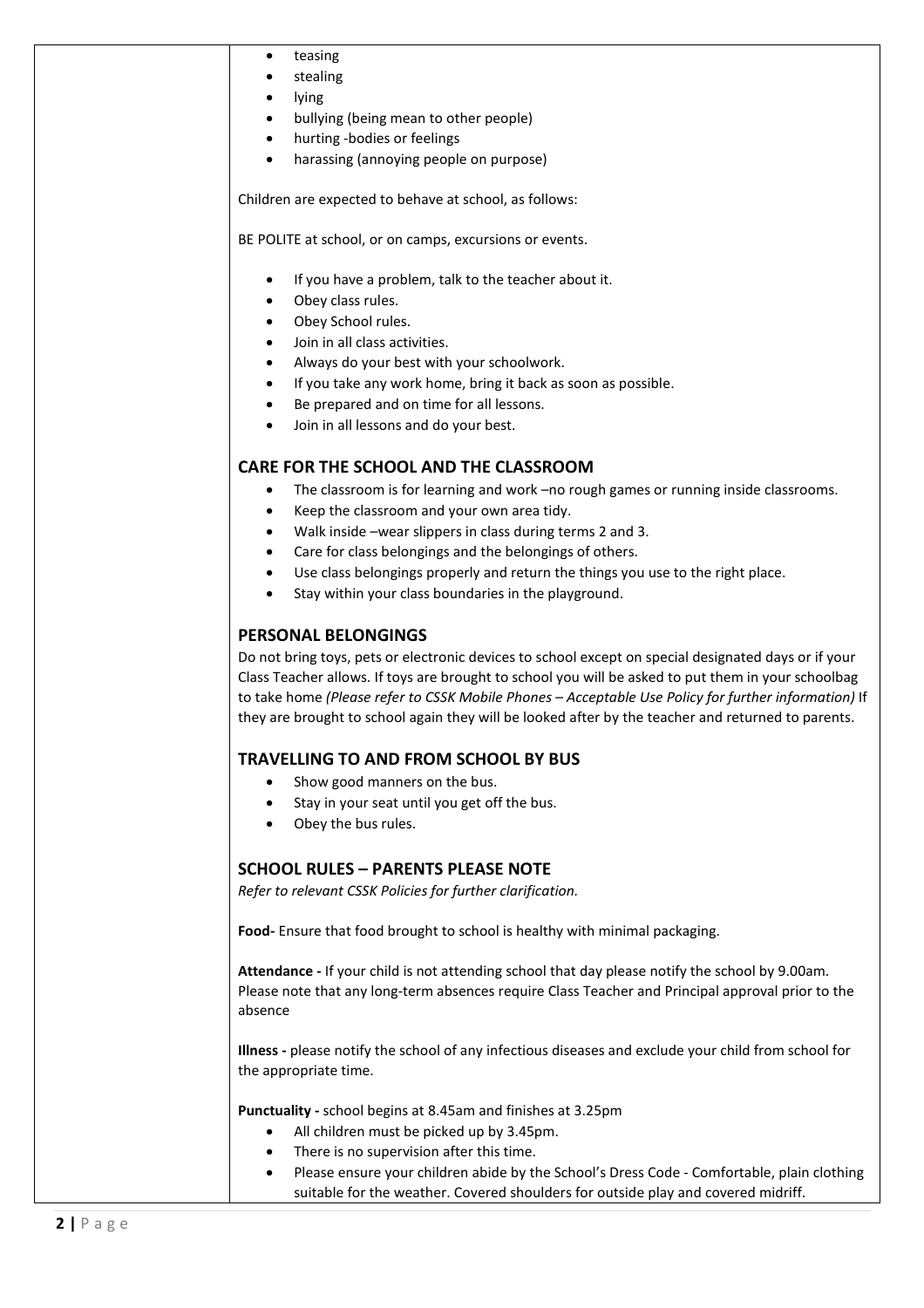|                   | <b>Purpose</b><br>This Code of Conduct for Parents and Guardians is developed on reasonable community                                                                                    |
|-------------------|------------------------------------------------------------------------------------------------------------------------------------------------------------------------------------------|
| PARENTS/GUARDIANS |                                                                                                                                                                                          |
|                   | working cooperatively with colleagues in the best interest of our students.                                                                                                              |
|                   | providing quality teaching<br>maintaining and developing our professional practice                                                                                                       |
|                   | We demonstrate our responsibility by:                                                                                                                                                    |
|                   | acknowledging parents as partners in the education of their children.                                                                                                                    |
|                   | holding our colleagues in high regard                                                                                                                                                    |
|                   | treating students fairly and impartially                                                                                                                                                 |
|                   | acting with care and compassion                                                                                                                                                          |
|                   | We demonstrate our respect by:                                                                                                                                                           |
|                   | behaving in ways that respect and advance the profession.                                                                                                                                |
|                   | community                                                                                                                                                                                |
|                   | maintaining a professional relationship with students, parents, colleagues and the                                                                                                       |
|                   | acting in the best interest of students                                                                                                                                                  |
|                   | We demonstrate our integrity by:                                                                                                                                                         |
|                   | Conduct for teachers developed by schools and other registration authorities.                                                                                                            |
|                   | and draws on the Victorian Institute of Teaching's Standards of Professional Practice, and Codes of                                                                                      |
|                   | Responsibility                                                                                                                                                                           |
|                   | Respect                                                                                                                                                                                  |
|                   | Integrity                                                                                                                                                                                |
|                   | It is based on the values set out in the accompanying Code of Ethics, namely                                                                                                             |
|                   | professional competence expected of a teacher by their colleagues and the community.                                                                                                     |
|                   | The Code of Conduct has been developed for and by the Victorian teaching profession.<br>It identifies a set of principles, which describe the professional conduct, personal conduct and |
|                   |                                                                                                                                                                                          |
|                   | http://www.vit.vic.edu.au/media/documents/imported-files/spl/Code-of-Conduct-2015.pdf                                                                                                    |
| <b>TEACHERS</b>   | All Teaching Staff must abide by the Victorian Institute of Teaching Code of Conduct and Ethics.                                                                                         |
|                   |                                                                                                                                                                                          |
|                   | The school does not sanction the administering of corporal punishment by non-school persons,<br>including parents, to enforce discipline at the school.                                  |
|                   | attending the school.                                                                                                                                                                    |
|                   | <b>NOTE:</b><br>The school expressly prohibits the use of corporal punishment in disciplining students/children                                                                          |
|                   |                                                                                                                                                                                          |
|                   | For more information, see CSSK Positive Behaviour Policy                                                                                                                                 |
|                   | whether there have been similar problems before.<br>$\bullet$                                                                                                                            |
|                   | the age of the child, and                                                                                                                                                                |
|                   | the nature of the problem                                                                                                                                                                |
|                   | If behaviour is not consistent with the CSSK Code of Conduct, disciplinary action will be taken. The<br>discipline is related to:                                                        |
|                   | WHAT HAPPENS IF THE CODE OF CONDUCT IS NOT FOLLOWED?                                                                                                                                     |
|                   |                                                                                                                                                                                          |
|                   | Jewellery should be minimal.<br>$\bullet$<br>Hair needs to be tied back (if long) and regularly checked and treated (if necessary) for lice.                                             |
|                   | school hats.                                                                                                                                                                             |
|                   | the feet (thongs or slip-ons are not suitable for school); hats need to be the designated                                                                                                |
|                   | Hats (from Sept. to May) and shoes are required. Shoes need to be flat and supportive of<br>$\bullet$                                                                                    |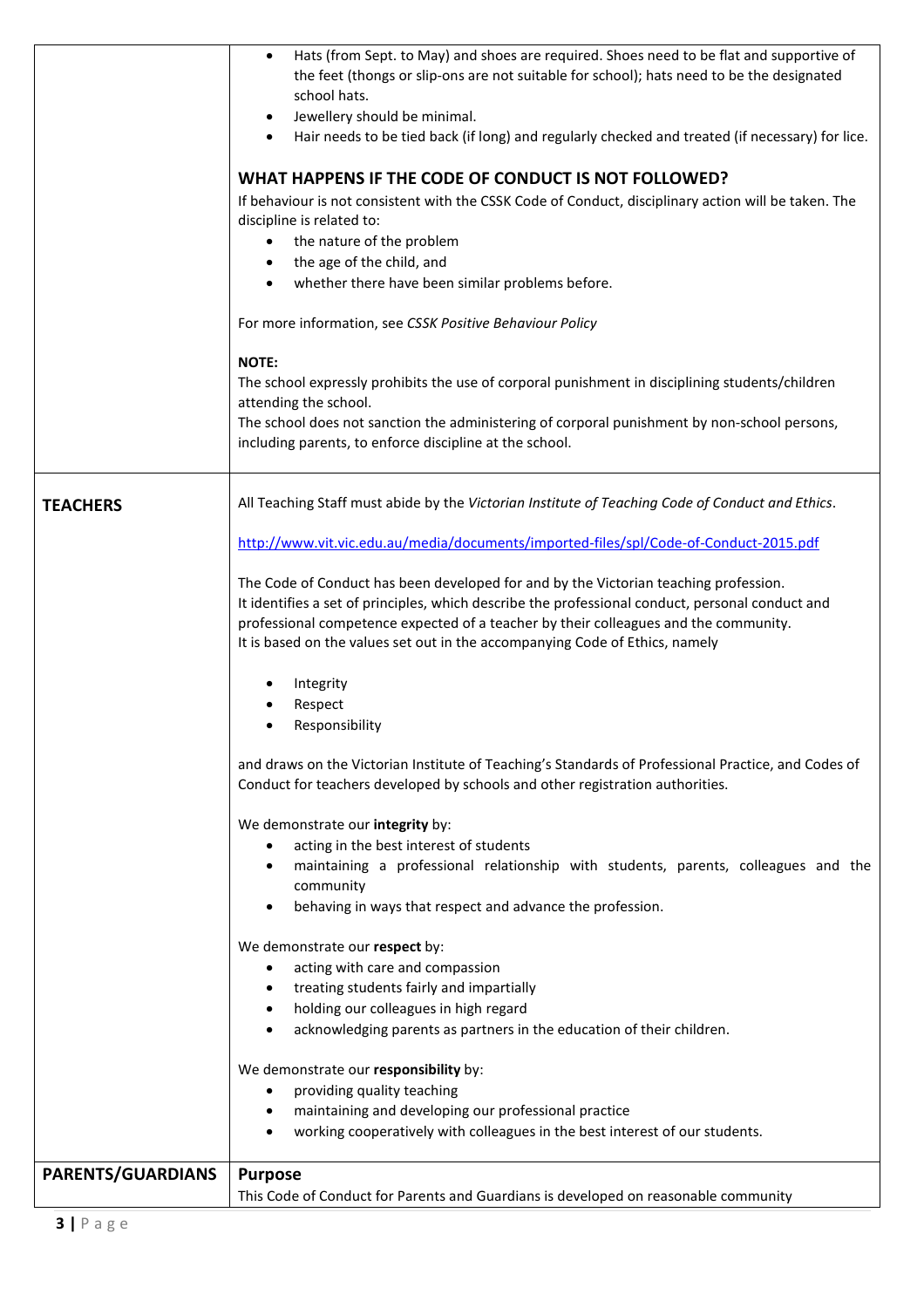expectations of behaviour encompassing mutual tolerance, respect and personal safety of all with the goal of making Castlemaine Steiner School & Kindergarten (CSSK) a safe and pleasant environment within the professional setting of an independent Steiner School.

## **Overview**

CSSK is dedicated to providing a caring, nurturing and safe teaching and learning environment for the benefit of the students, staff, and parents and guardians of all our families.Within the wider educational and in context of CSSK's ethos, policies and practice, we strive for supportive and harmonious outcomes. Violation of law and non-adherence to CSSK's ethos, policies and practice will not be tolerated.

CSSK anticipates that parents and guardians will:

- support the School ethos and values
- show an active interest in their child's schooling and progress
- cooperate with the school and demonstrate behaviour that achieves the best outcomes for your child
- support school staff in maintaining a safe and respectful learning environment for all students
- initiate and maintain constructive communication and relationships with school staff regarding their child's learning, wellbeing and behaviour
- contribute positively to behaviour support plans that concern your child
- use appropriate channels of communication for reasonable, constructive criticism for situations when parents are dissatisfied with the quality of teaching and learning, the quality and management of pastoral care, the timely follow up of issues and concerns, or the assistance and service they have received from CSSK
- demonstrate safe respectful behaviour toward other parents and guardians
- never approach a student(s) in the school grounds or during a school related activity to intervene in personal disputes
- use the processes and procedures in the *CSSK Complaints & Grievance Policy* for complaints and grievance resolution

## **Consequences of Unacceptable Conduct**

CSSK expects its entire staff to deal professionally, competently and courteously with all parents and guardians, including during those exceptional transactions where parents and guardians violate the staff's inherent right to be treated with civility and respect. CSSK will however reserve the right to:

- Limit the physical access to the school or school activity.
- Limit the communication with staff.
- And if no resolution can be reached, terminate the enrolment contract for those parents and guardians who are involved in repeated situations concerning verbal intimidation, vexatious comments, escalating anger, abusive language or physically threatening behaviour.

| Date Implemented              | 20.03.17                                                        |
|-------------------------------|-----------------------------------------------------------------|
| <b>Author</b>                 | Danilo Paglialonga                                              |
| <b>Approved By</b>            |                                                                 |
|                               |                                                                 |
| <b>Approval Authority</b>     | B. J. Dadd                                                      |
| (Signature & Date)            | 20.03.17                                                        |
| <b>Date Reviewed</b>          | 20.03.17                                                        |
| <b>Responsible for Review</b> | Principal                                                       |
| <b>Review Date</b>            | 20.05.18                                                        |
| Ammendments                   | 08/08/19 - Reference to CSSK Mobile Phone Acceptable Use Policy |